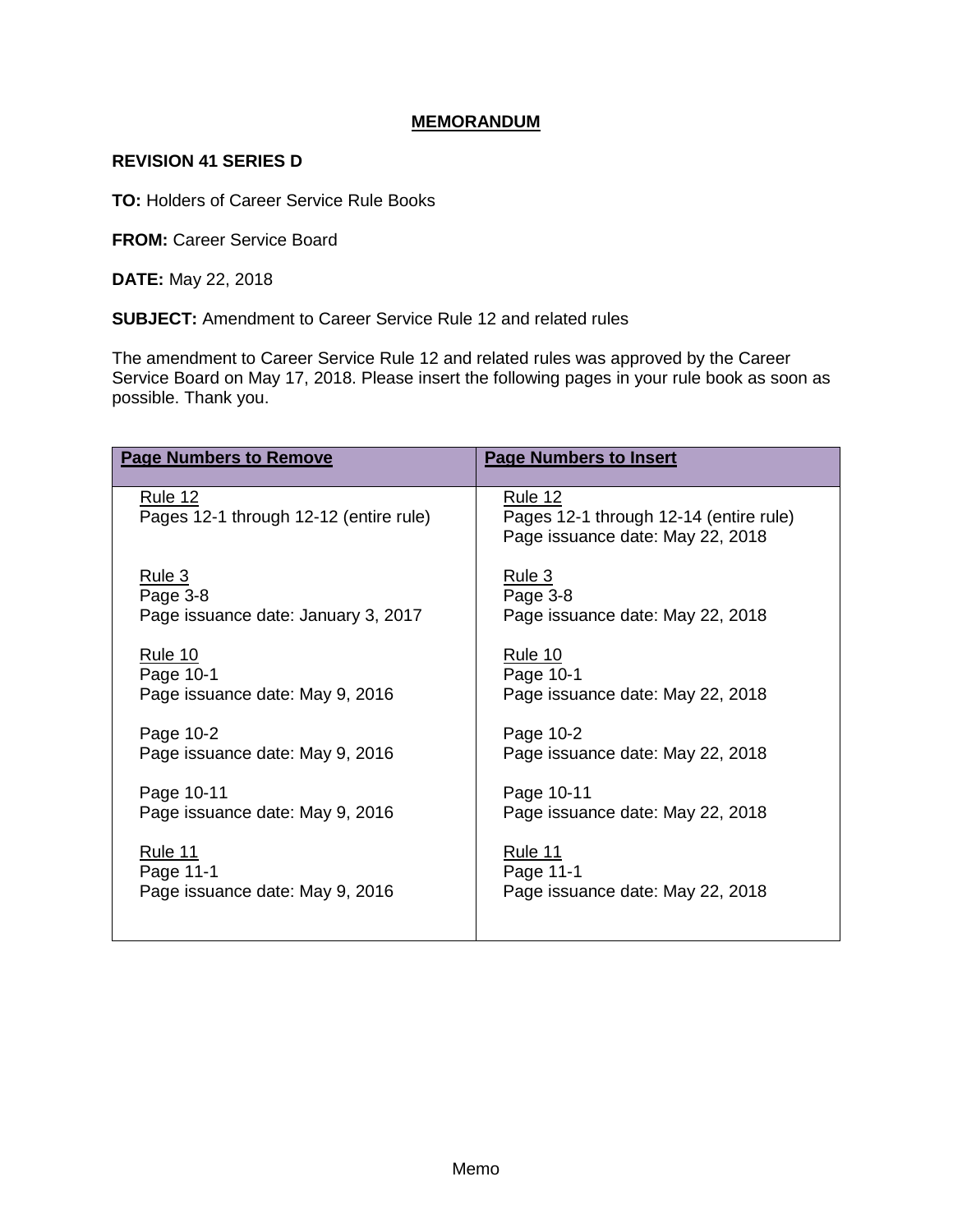## **RULE 12 LEAVE AND ACCOMMODATIONS FOR PREGNANCY AND EXTENDED ILLNESSES OR INJURIES**

(Revised May 22, 2018; Rule Revision Memo 41D)

### Purpose statement:

The purpose of this rule is to provide guidelines and policies for administering accommodations and extended time off for pregnancy, a pregnancy-related condition, physical recovery from childbirth, placement of a child for adoption, foster care, or guardianship and extended illness or injury.

### Section 12-10 Types of Leave Covered by this Rule

- A. Family and Medical Leave Act ("FMLA") leave;
- B. Colorado Family Care Act ("FCA") leave;
- C. Military Caregiver leave;
- D. Salary continuation leave and Workers' Compensation leave;
- E. Americans with Disabilities Act ("ADA") leave in connection with the ADA Interactive Process; and
- F. Leave and Accommodations for Pregnancy and Childbirth.

### Section 12-15 Designees

Appointing authorities, including the Office of Human Resources ("OHR") Executive Director, may delegate any authority given to them under this rule to a subordinate employee.

### Section 12-20 FMLA Policy

It is the policy of the Career Service Board to provide leave under the FMLA to eligible employees. The purpose of FMLA leave is to provide up to twelve weeks of job-protected leave in a designated twelve-month period to eligible employees for specified family members and medical reasons. This rule is intended to comply with and be interpreted consistent with the FMLA and its corresponding regulations. To the extent an issue is not addressed herein, or if there is a conflict with a Career Service Rule, the FMLA and its corresponding regulations shall govern.

### 12-21 When Leave under the FMLA May be Used

FMLA leave shall only be available:

A. For the birth of and bonding with a newborn child of the employee (including a newborn child born into a domestic partnership or civil union);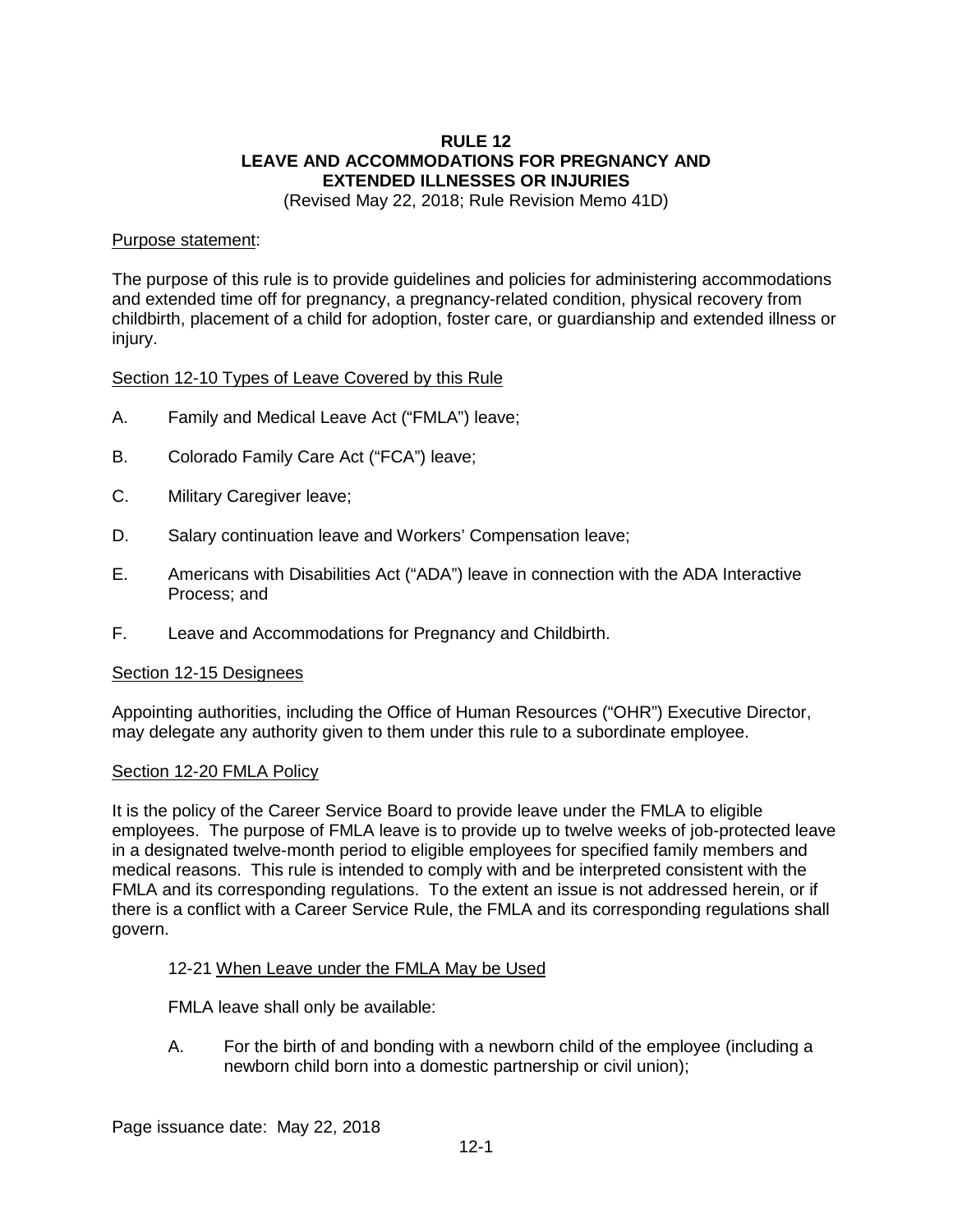- B. For placement of a child with the employee, the employee's domestic partner (as defined in Rule 10 PAID LEAVE) or the employee's partner in a civil union (as defined in Rule 10 PAID LEAVE) for adoption, foster care or legal guardianship;
- C. To care for an employee's parent (or individual who acted as a parent to the employee), spouse, or child with a qualifying serious health condition, as defined in the FMLA and its corresponding regulations;
- D. To take leave when the employee is unable to perform the functions of the employee's job because of a qualifying serious health condition; or
- E. For any other reason authorized by the FMLA.

## 12-22 Eligibility for FMLA leave

An employee may be eligible for FMLA leave if the employee has:

- A. Been employed by the City for at least twelve (12) months in the last seven (7) years; and
- B. Worked at least twelve hundred fifty (1,250) hours in the twelve (12) months immediately preceding the beginning of the FMLA leave.

### 12-23 Requesting FMLA leave

- A. An employee may expressly request FMLA leave, or may merely state that he or she needs leave for a reason which the appointing authority knows is a qualifying reason for FMLA leave. In either instance, the appointing authority shall notify the employee that the leave may qualify as FMLA leave and refer the employee to their designated leave representative.
- B. In any situation where the need for FMLA leave is foreseeable, an employee shall provide thirty (30) days' notice or notice as soon as is practicable.
- C. In any situation where the need for FMLA leave is not foreseeable, the employee shall provide such notice as soon as is practicable. Such notice may be provided by the employee or the employee's spokesperson if the employee is unable to do so personally.
- D. An employee requesting FMLA leave must provide to their designated leave representative all information necessary to determine if such leave is appropriate, including:
	- 1. The reasons for the leave so as to allow for determining if the conditions identified in subsection 12-21 of this Rule have been met.
	- 2. The anticipated start of the leave.
	- 3. The anticipated duration of the leave.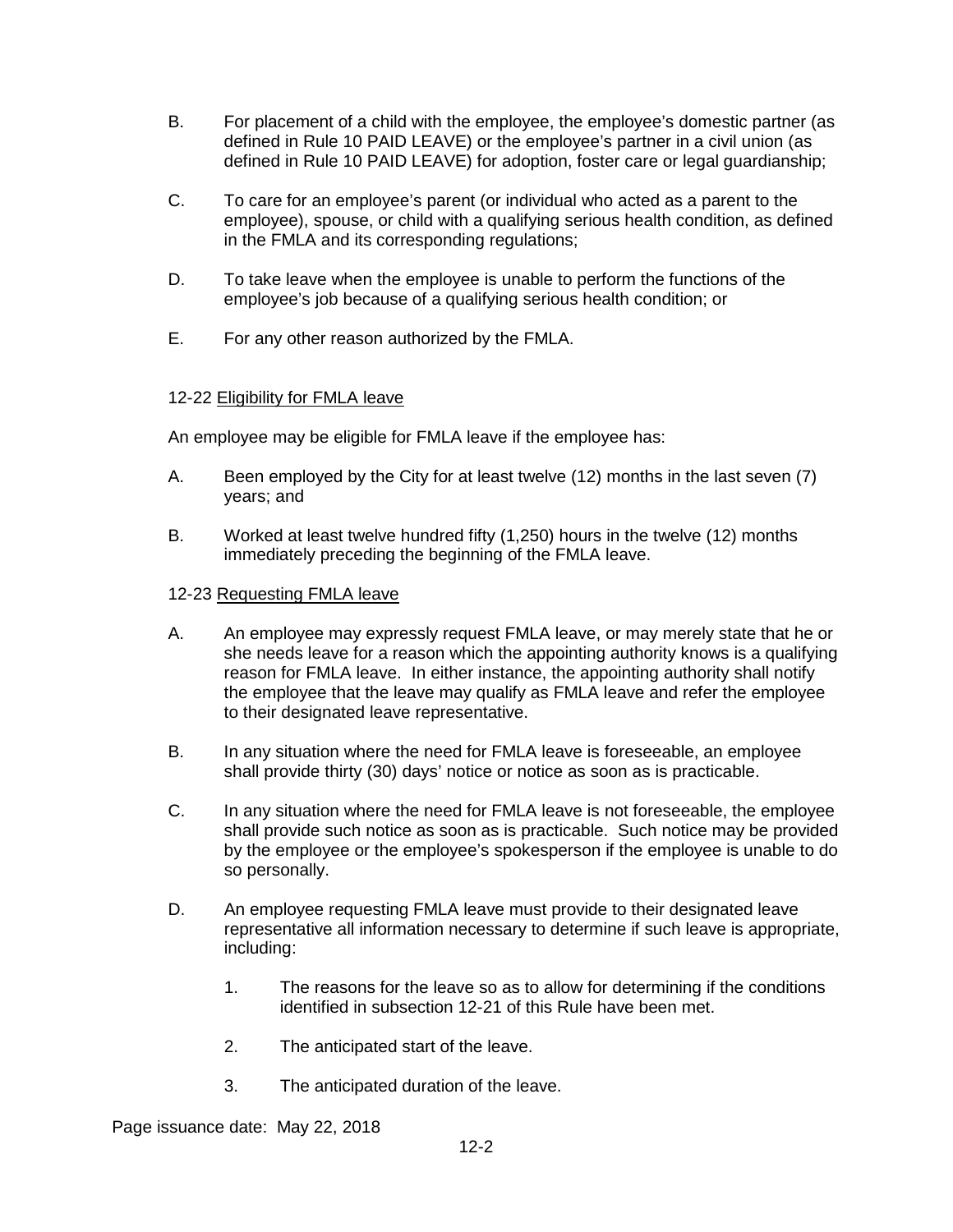- 4. Whether the employee has a spouse or domestic partner who is also an employee of the City and County of Denver.
- 5. A health care provider certification on a form provided by the appointing authority consistent with the FMLA. Information provided to the employee's leave representative and/or appointing authority regarding an employee's FMLA leave shall be maintained in a confidential file separate from the employee's personnel file.
- E. A request for FMLA leave which does not satisfy the conditions identified in subsection 12-21 of this Rule may be denied or delayed.
- F. A denial of a request for FMLA leave shall not preclude granting PTO or sick leave if the conditions identified in RULE 10 PAID LEAVE are met.

## 12-24 Use of FMLA leave

- A. The twelve (12) month period shall begin when FMLA leave was first used by an employee. No more than twelve (12) workweeks of FMLA leave may be used in a designated twelve (12) month period. Exception:
	- 1. An employee may be able to use up to twenty-six (26) workweeks of leave under the FMLA to care for a covered servicemember, as defined in the FMLA and corresponding federal regulations, with a serious injury or illness.
- B. FMLA leave shall be granted consecutively, intermittently or on a reduced leave schedule, as provided for under the FMLA. However, if an employee requests FMLA leave intermittently or on a reduced leave schedule after the birth or placement of a child for adoption, or foster care or legal quardianship, such leave shall be granted only if it is consistent with the reasonable operational necessity of the agency, as determined by the appointing authority.
- C. It is the appointing authority's responsibility to designate qualifying leave as FMLA leave and the appointing authority shall notify the employee of such designation and provide other required information about FMLA leave. An employee cannot refuse to allow the appointing authority to designate qualifying leave as FMLA leave.
- D. FMLA leave is unpaid leave. An employee may elect to use-available paid leave, which will run concurrently with unpaid FMLA leave, subject to the limitations in this Rule 12 on the use of paid leave while on salary continuation leave or Workers' Compensation leave.
- E. In the case where both spouses or domestic partners are employees, and the FMLA leave is because of birth, adoption, foster care or legal guardianship of a child, the FMLA leave available for bonding shall be the combined total of twelve (12) weeks of FMLA leave during the designated twelve (12) month period.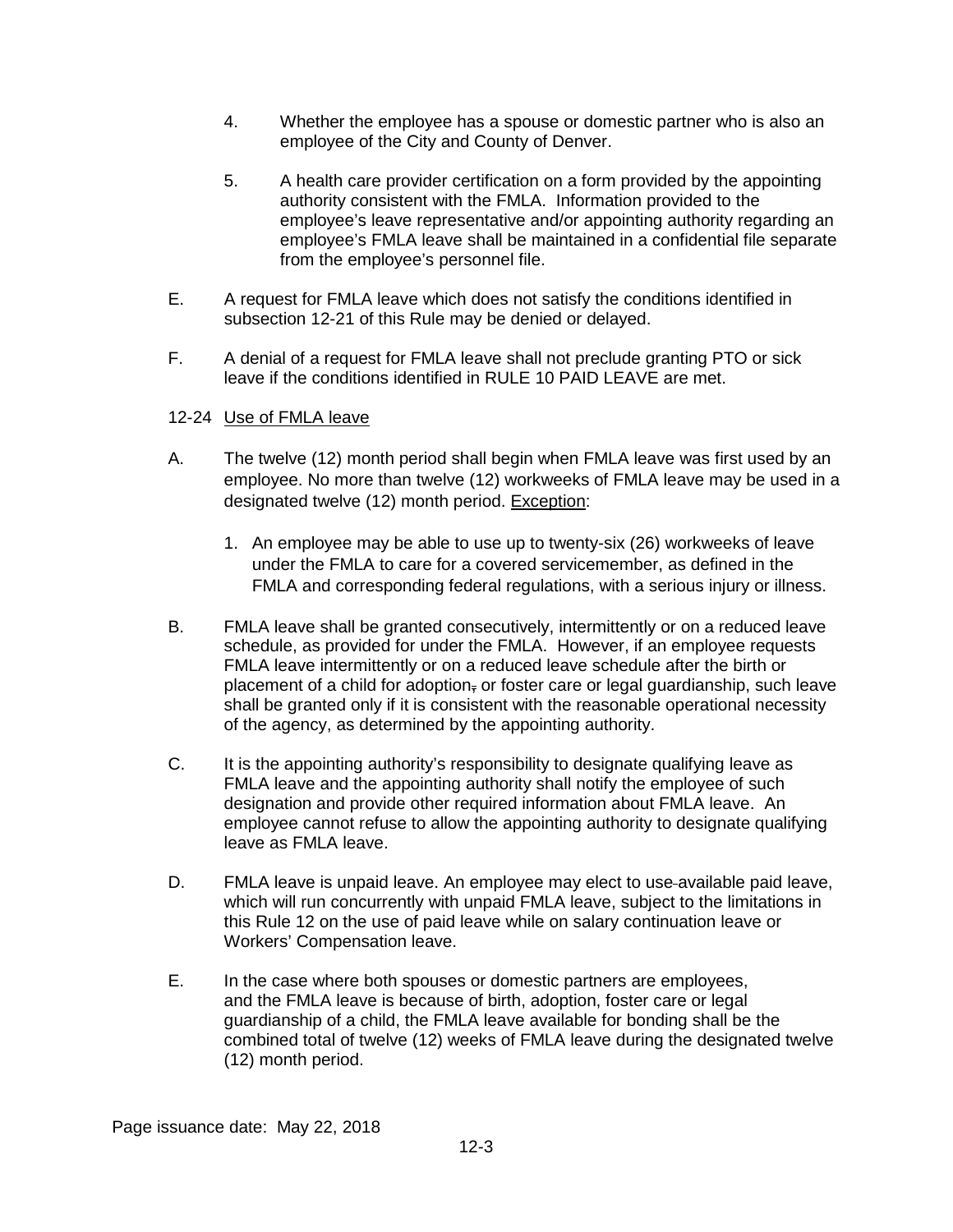### 12-25 Secondary employment during FMLA leave

Appointing authorities may deny secondary employment during FMLA leave if the secondary employment violates the restrictions of the employee's FMLA leave.

### 12-26 Investigation of Use of FMLA leave

Appointing authorities may investigate the use of FMLA leave consistent with the FMLA, FCA, and their corresponding regulations. This may include requiring a second opinion and third opinion, if appropriate, and considering information that is inconsistent with an employee's FMLA leave request. Misuse of FMLA leave may be cause for disciplinary action up to and including dismissal. An appointing authority may not discipline an employee for appropriate use of FMLA leave.

### 12-27 Re-assignment

If an employee needs intermittent leave or leave on an established reduced leave schedule that is foreseeable based on the planned medical treatment for the employee or the employee's parent (or individual who acted as a parent to the employee), spouse, or child, or if the appointing authority agrees to permit intermittent or reduced schedule leave for bonding with a newborn child or for placement of a child for adoption or foster care, the appointing authority may require the employee to transfer temporarily, during the period the intermittent or reduced leave schedule is required, to an available alternative position for which the employee is qualified and for which the modified schedule is less disruptive to the business and/or operational needs of the department or agency than the employee's regular schedule.

### 12-28 Maintenance of Benefits

- A. During any leave, the City must maintain the employee's health insurance coverage under any group health plan on the same conditions as coverage would have been provided if the employee had been continuously working during the entire leave period.
- B. It shall be the responsibility of an employee on unpaid leave to provide that share of payment(s) necessary to maintain health insurance coverage.

### 12-29 Return from FMLA leave

- A. An employee returning from FMLA leave due to his or her own qualifying serious health condition shall provide a certification from the employee's health care provider that the employee is able to resume work. Additionally, an employee may be required to report periodically on the employee's status and intent to return to work.
- B. An employee returning from FMLA leave shall be returned to the same position the employee held when leave began or to an equivalent position which is defined by the FMLA regulations as a position with equivalent pay, benefits and other terms and conditions of employment.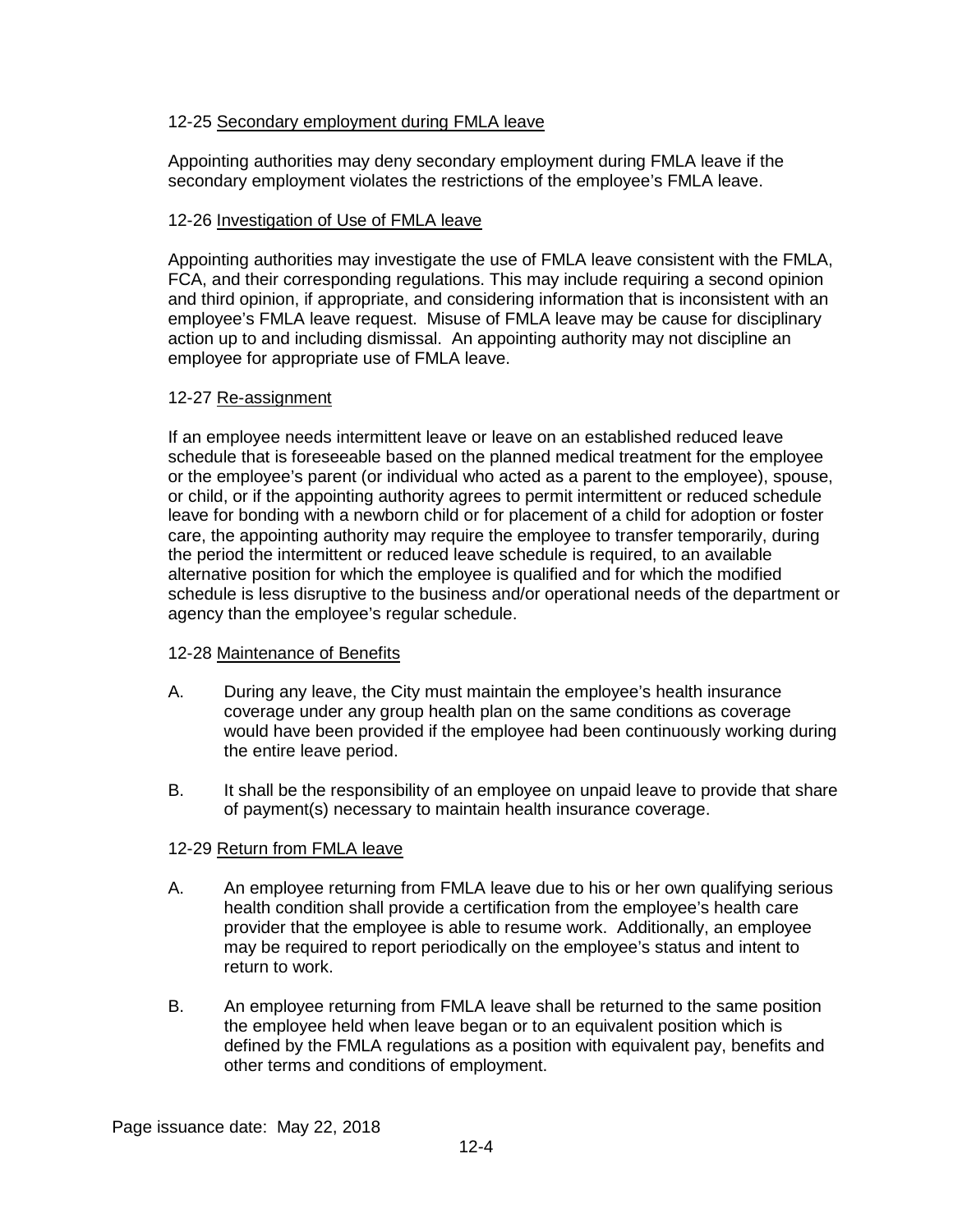- C. An employee need not be re-instated if the employee would not otherwise have been employed at the time re-instatement is requested.
- D. If the employee is unable to return to work at the conclusion of FMLA leave, the appointing authority shall initiate the ADA Interactive Process as provided in this Rule 12, within twenty (20) days of the expiration of the employee's FMLA leave, unless the employee is also on salary continuation leave or Workers' Compensation leave.

## Section 12-30 Colorado Family Care Act Leave

- A. The FCA provides unpaid leave to eligible employees to care for their partners in a civil union or domestic partnership who have a qualifying serious health condition and is administered consistent with the FMLA. See Rules 12-20 through 12-29 above for eligibility and conditions.
- B. An employee may be able to use up to twenty-four (24) workweeks of leave if the employee is eligible to use FMLA leave and FCA leave.

### Section 12-40 Military Caregiver Leave

Military caregiver leave provides unpaid leave to eligible employees to care for a covered service member with a serious illness or injury. Military caregiver leave is provided under the FMLA and is administered consistent with the FMLA except as provided in this section.

- A. Definitions
	- 1. A current covered service member with a serious illness or injury is:
		- a. a current member of the Armed Forces, including members of the National Guard or Reserves, who is undergoing medical treatment, recuperation, or therapy, is otherwise in outpatient status, or is otherwise on the temporary disability retired list, for a serious injury or illness; and
		- b. has a serious illness or injury incurred or aggravated in the line of duty on active duty that may render the servicemember medically unfit to perform the duties of his or her office, grade, rank, or rating.
	- 2. A veteran covered service member with a serious injury or illness is:
		- a. a veteran discharged under conditions other than dishonorable within the five-year period before the employee first takes military caregiver leave to care for that veteran who is undergoing medical treatment, recuperation, or therapy for a serious injury or illness; and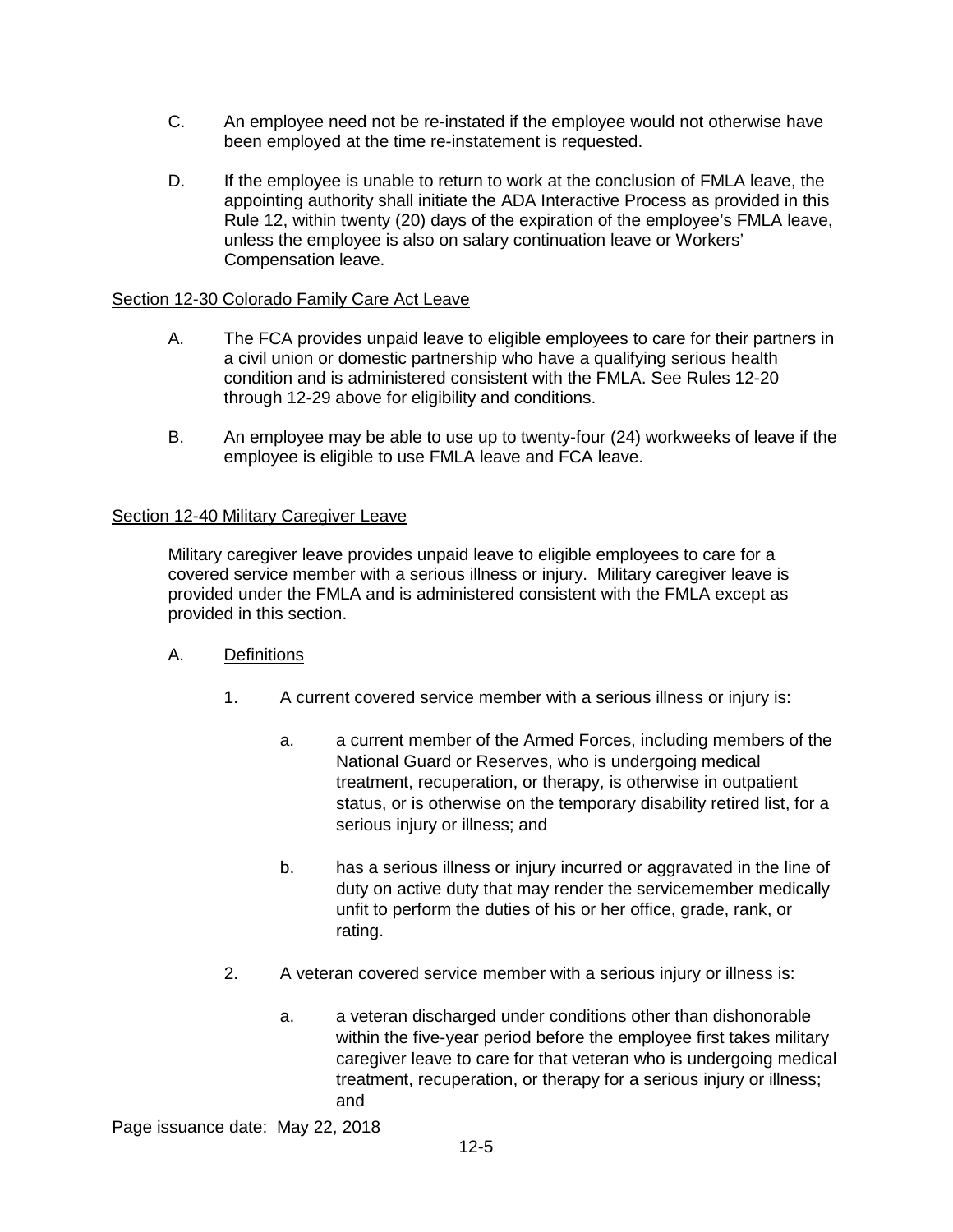- b. has a serious illness or injury incurred or aggravated in the line of duty on active duty that rendered the servicemember unable to perform the duties of their office, grade, rank, or rating, or a condition for which the veteran received a VASRD of fifty percent or greater, or a condition that substantially impairs the veteran's ability to work because of a disability or disabilities related to military service or would do so absent treatment, or an injury that is the basis for the veteran's enrollment in the Department of Veterans Affairs Program of Comprehensive Assistance for Family Caregivers.
- B. Qualifying family members for military caregiver leave are as follows in this order: 1) any blood relative whom the covered servicemember has designated in writing; if none, then 2) all blood relatives with legal custody; if none, then 3) all brothers and sisters; if none, then 4) all grandparents; if none, then 5) all aunts and uncles; if none then 6) all first cousins.
- C. Eligible employees who meet the FMLA criteria may take a combined total of 26 workweeks of leave for any FMLA-qualifying reason other than to care for a covered servicemember.
- D. To be certified for military caregiver leave, an eligible employee must provide additional documentation and certifications beyond what is required for a standard FMLA leave.

## Section 12-50 Salary Continuation Leave and Workers' Compensation Leave

## 12-51 Definitions (for the purposes of this Section 12-30)

- A. Disability: The physical inability of an eligible employee to perform the duties of his or her position, or any other position with the City.
- B. Eligible employee: Any Career Service employee except:
	- 1. Employees occupying on-call positions; and
	- 2. Employees who hold positions in classifications in the Sheriff pay schedules (Deputy Sheriff, Deputy Sheriff Sergeant, Deputy Sheriff Captain, Deputy Sheriff Major, and Deputy Sheriff Division Chief).

## 12-52 Salary Continuation Leave

A. 1. The City provides paid disability leave (hereinafter "salary continuation leave") at the rate of eighty percent (80%) of an employee's gross salary for up to ninety (90) consecutive calendar days from the date of injury.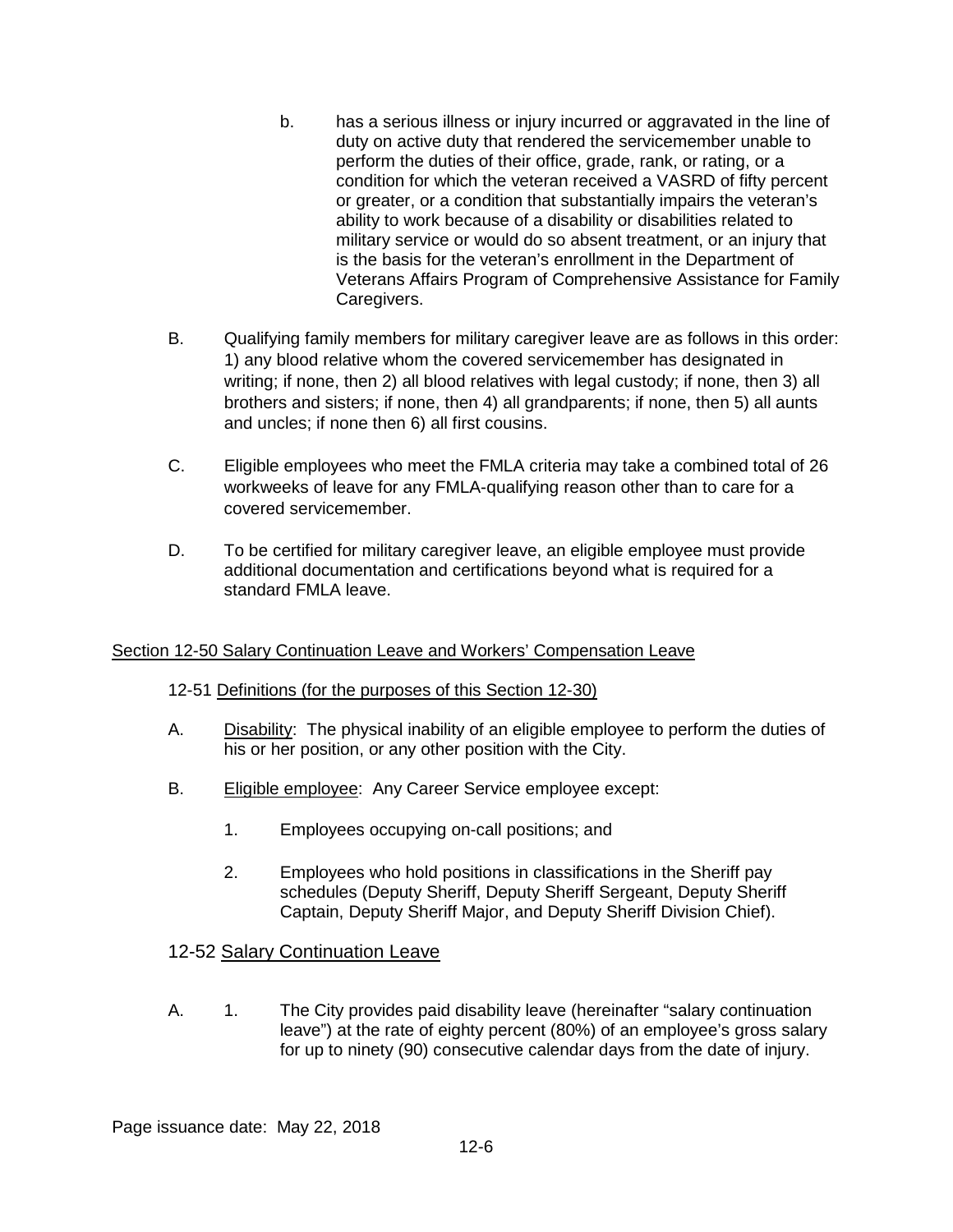- 2. An eligible employee is entitled to salary continuation leave if the employee has a disability as a result of an occupational injury or occupational disease arising out of and in the course and scope of employment with the City.
- B. An employee receiving salary continuation leave shall not be permitted to use other available paid leave.
- C. Salary continuation leave will end on the employee's last day as a City employee or if the employee is no longer eligible for temporary benefits under the Workers' Compensation Act of Colorado, as amended, Title 8, Articles 40-47, C.R.S. ("the Act").

## 12-53 Workers' Compensation Leave

- A. An employee who remains unable to return to work in his or her job without accommodation, or to modified duty after salary continuation leave has been exhausted, and is receiving temporary disability benefits under the provisions of the Act, will be permitted to use Workers' Compensation leave for absences from work resulting from the employee's occupational injury or occupational disease arising out of the course and scope of employment with the City, until it is determined that the employee is no longer eligible to receive temporary disability benefits pursuant to the Act.
- B. Workers' Compensation leave is unpaid leave, except to the extent an employee elects to use available paid leave. An employee may use any available paid leave to make up the difference between eighty percent (80%) of the employee's gross salary and the temporary disability benefits paid under the provisions of the Act.

## 12-54 Applicability of the FMLA

- A. The department or agency shall designate an employee's salary continuation leave and/or Workers' Compensation leave as FMLA leave if the requirements of the applicable Career Service Rules and Federal statutes and regulations are met.
- B. If an employee's salary continuation leave and/or Workers' Compensation leave is also designated as FMLA leave, the salary continuation leave and/or Workers' Compensation leave shall run concurrently with the FMLA leave.

## 12-55 Maintenance of Benefits

An employee who is absent from work on salary continuation leave or Workers' Compensation leave is:

A. Eligible to have the City continue paying its share of the employee's health, dental, and life insurance premiums during the period of salary continuation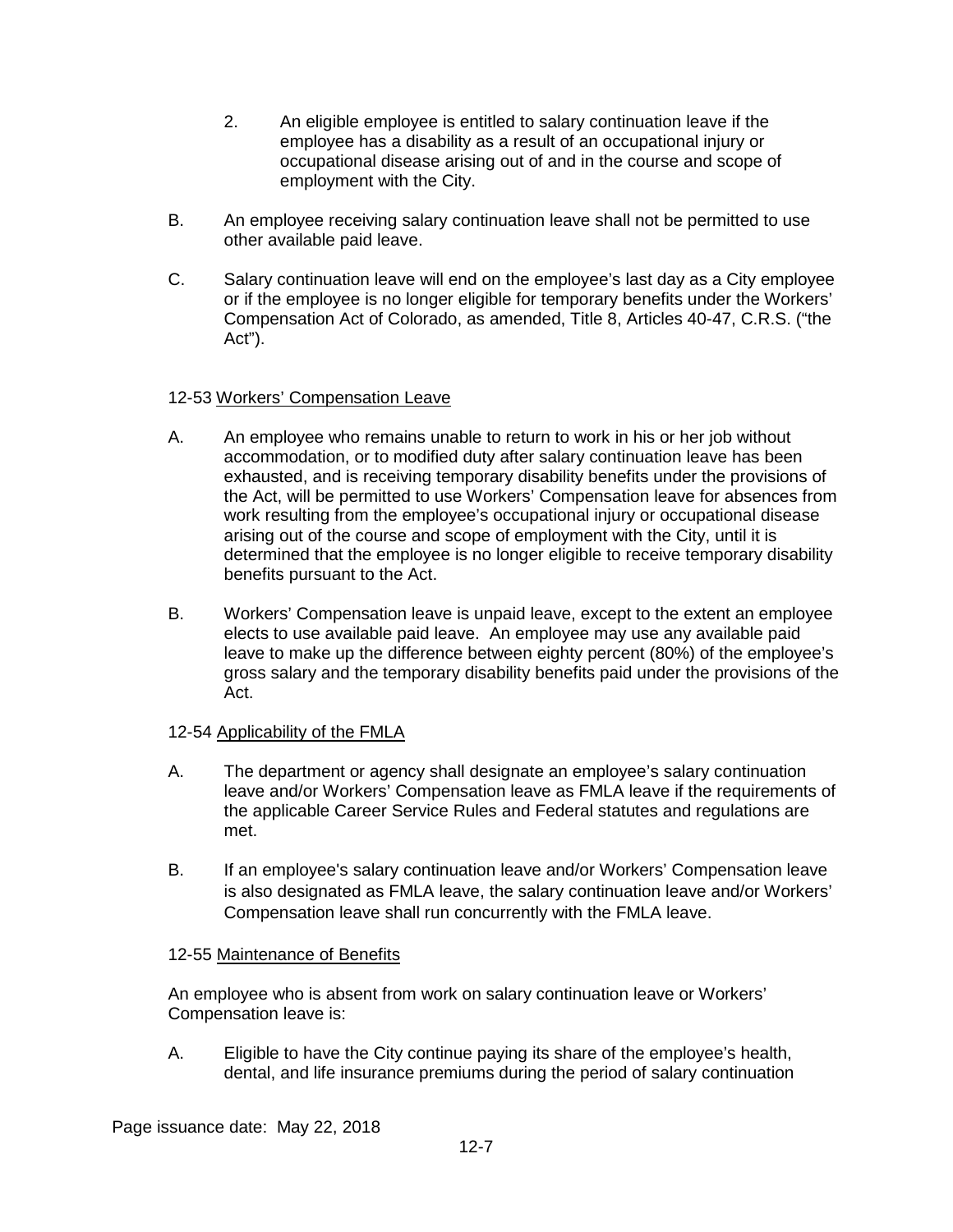and/or Workers' Compensation leave, so long as the employee continues to pay his or her share of the insurance premiums.

B. Eligible to earn paid leave as provided in these rules;

## 12-56 Termination of Workers' Compensation Leave Eligibility

- A. Employees who are no longer eligible for temporary benefits under the Act are not eligible to continue receiving Workers' Compensation leave.
- B. If the employee's permanent restrictions prohibit the employee from returning to work full-time and/or full-duty after having reached Maximum Medical Improvement ("MMI"), the City shall initiate the ADA Interactive Process as provided in this Rule 12, within twenty (20) days of the expiration of the employee's eligibility for salary continuation leave or Workers' Compensation leave, unless the employee is also on FMLA leave.
- C. Employees who are still receiving temporary benefits under the Act may lose their eligibility for Workers' Compensation leave before reaching MMI if it is determined that they will be unable to return to work in the employee's position. Such determination shall be made by the ADA Coordinator, after consulting with the City Attorney's Office and the City's Risk Management Unit. Once this determination is made, the City shall initiate the ADA Interactive Process as provided in this Rule 12, within twenty (20) days of the expiration of the employee's eligibility for salary continuation leave or Workers' Compensation leave, unless the employee is also on FMLA leave.

## Section 12-60 The ADA Interactive Process

## 12-61 Policy

- A. It is the policy of the City to provide equal employment opportunity to qualified individuals with disabilities. This rule is intended to comply with and be interpreted consistently with the Americans with Disabilities Act of 1990 ("ADA"), as amended. In case of a conflict between this rule and the ADA (and its corresponding regulations), the ADA will control. Additional information about the ADA may be found on the Equal Employment Opportunity Commission's website, [www.eeoc.gov.](http://www.eeoc.gov/)
- B. No appointing authority, official, supervisor or employee shall discriminate against a qualified individual on the basis of disability in regard to job application procedures, the hiring, advancement, or discharge of employees, employee compensation, job training, or any terms, conditions, or privileges of employment.

## 12-62 ADA Definitions

A. ADA Coordinator: Person or persons designated by the OHR Executive Director to act on behalf of OHR with respect to requests for accommodation under the ADA in the Interactive Process (IAP).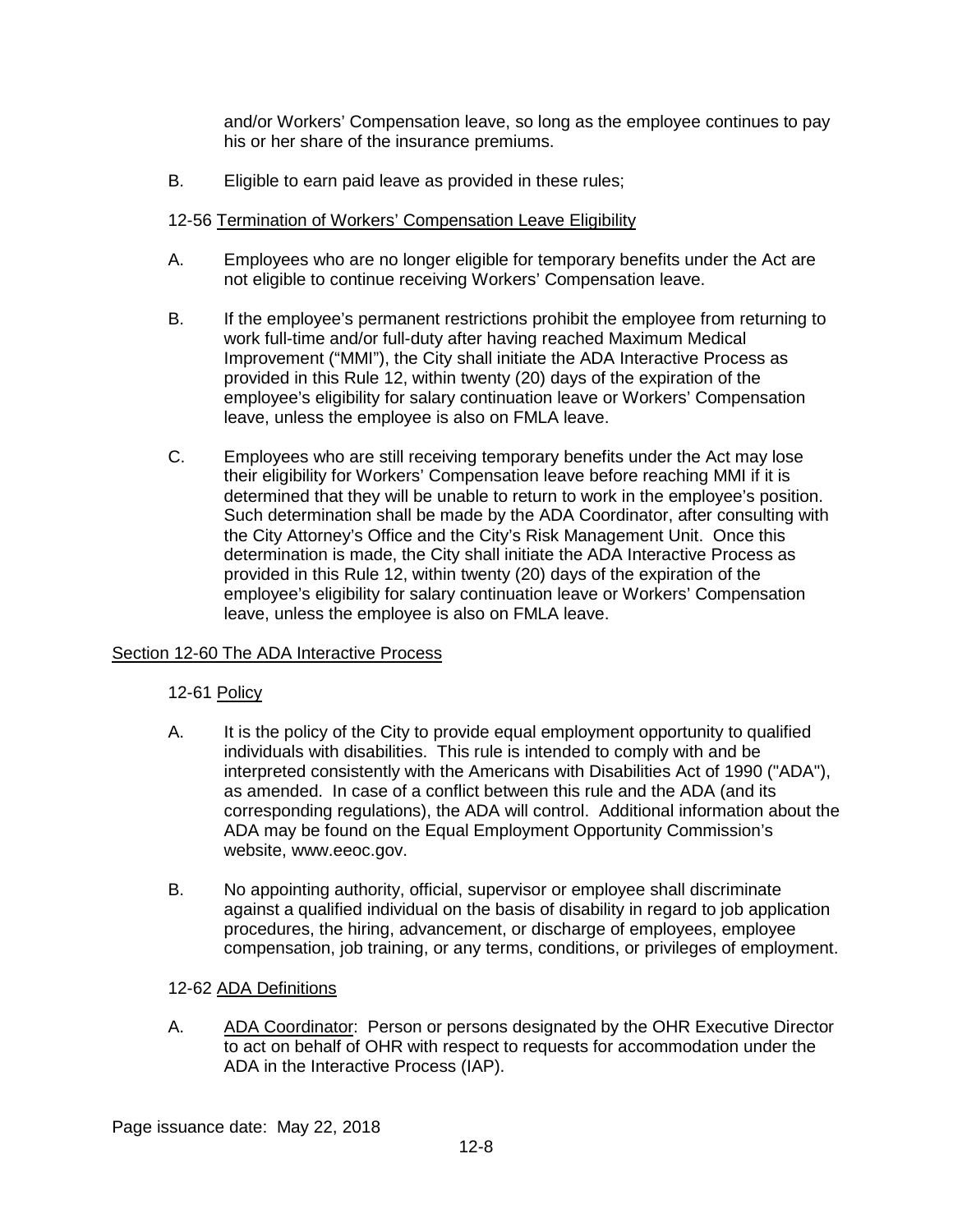B. Vacant position: An empty position that a department or agency is authorized to fill and intends to fill.

## 12-63 Interactive Process (IAP)

A department or agency shall provide a reasonable accommodation to the known physical or mental limitations of an otherwise qualified individual with a disability who is an applicant or employee, unless it can be demonstrated that the accommodation would impose an undue hardship on the operation of the department or agency, or pose a direct threat to any person. These determinations with regard to employees shall be made through the IAP. The process for accommodating applicants can be found in Rule 3 **RECRUITMENT AND SELECTION.**

- A. The City shall initiate an IAP when:
	- 1. An employee provides notice that the employee needs a reasonable accommodation to perform the essential functions of the employee's position; or
	- 2. The employee's department or agency has actual or constructive notice that an employee may have a disability for which the employee needs reasonable accommodation.
- B. The IAP shall be a flexible, informal process that involves the department or agency, the employee and the ADA Coordinator, and requires the good faith participation of all parties. The ADA Coordinator may terminate the IAP if the employee fails to cooperate in the process.
- C. The purpose of the IAP shall be to determine if:
	- 1. The employee has a disability within the meaning of the ADA;
	- 2. If so, whether the employee needs a reasonable accommodation to perform the essential duties of his or her job, or another job; and
	- 3. If so, whether the employee can be reasonably accommodated.
- D. In order to make this determination, the ADA Coordinator may request and review medical records and other documentation in the possession, custody, or control of the employee's health care providers. The ADA Coordinator may also obtain an independent medical evaluation for the purpose of gathering information needed to make this determination. Such examinations and evaluations shall be reasonable and paid for by the department or agency where the employee is presently employed.
- E. If the employee is determined to have a disability as defined in the ADA, the ADA Coordinator, department or agency, and the employee shall endeavor to identify any reasonable accommodations the employee may need to be able to perform the essential functions of his or her position. The preferred option always shall be a reasonable accommodation that allows the employee to remain in his or her existing job.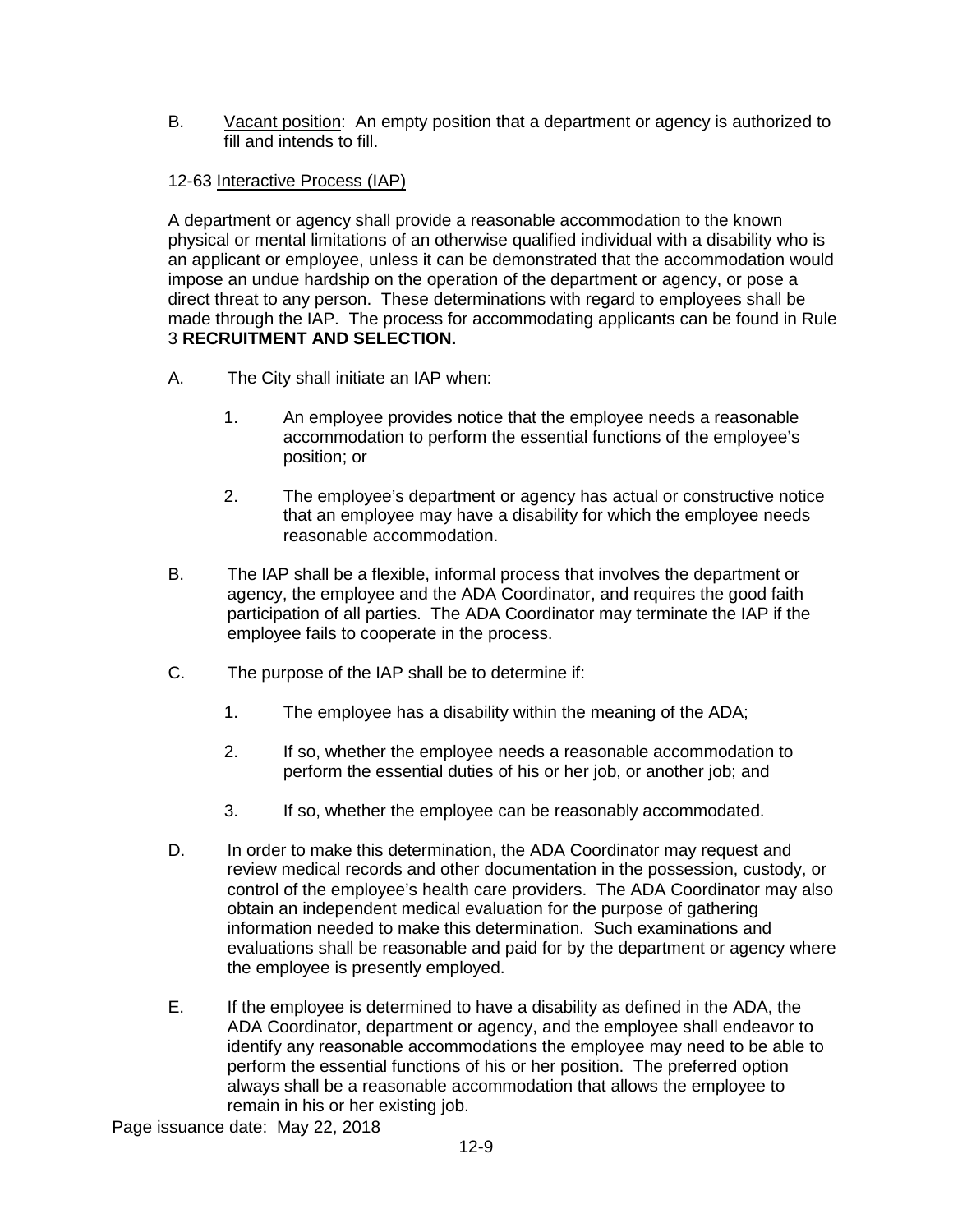F. If the employee is determined not to have a disability as defined in the ADA, or it is determined that the employee cannot be reasonably accommodated, the ADA Coordinator will end the IAP and disqualification proceedings may be initiated by the employee's department or agency if the employee remains unable to perform the essential functions of his or her position.

## 12-64 Re-assignment:

- A. 1. If the ADA Coordinator determines that an employee with a disability cannot be reasonably accommodated in his or her current position; the employee expresses an interest in remaining employed with the City; and the employee's restrictions allow the employee to be reasonably accommodated in other positions, the ADA Coordinator shall explore reassignment to a vacant position as a possible reasonable accommodation.
	- 2. This determination shall be communicated in writing to the employee as soon as possible after it has been made.
	- 3. The ADA Coordinator shall look for positions that are vacant and become vacant during the three (3) months immediately following this written communication.
	- 4. The ADA Coordinator shall terminate the IAP before the end of the threemonth period if the employee withdraws his or her request for reassignment, or if the employee accepts an IAP re-assignment.
- B. Re-assignment is not available:
	- 1. To a position that constitutes a promotion. If the employee originally took a demotion as an ADA re-assignment, the ADA Coordinator may consider positions above the employee's current pay grade if the employee is eligible for re-promotion (as defined in Rule 5 **APPOINTMENTS AND STATUS**) to that position and is able to perform the essential functions of that position with or without accommodations. This does not preclude an employee from applying for promotions within the Career Service;
	- 2. To job applicants who are not currently City employees.
- C. 1. The ADA Coordinator's priority is to identify vacant positions that are

equivalent to the employee's current position in terms of pay and benefits, first in the employee's department or agency, and then in other departments or agencies.

- 2. If no equivalent positions exist, the ADA Coordinator's next priority is to identify vacant positions of lower pay and benefits, first in the employee's department or agency, and then in other departments or agencies.
- 3. If no vacant positions become available during the three-month reassignment period, the ADA Coordinator shall terminate the IAP and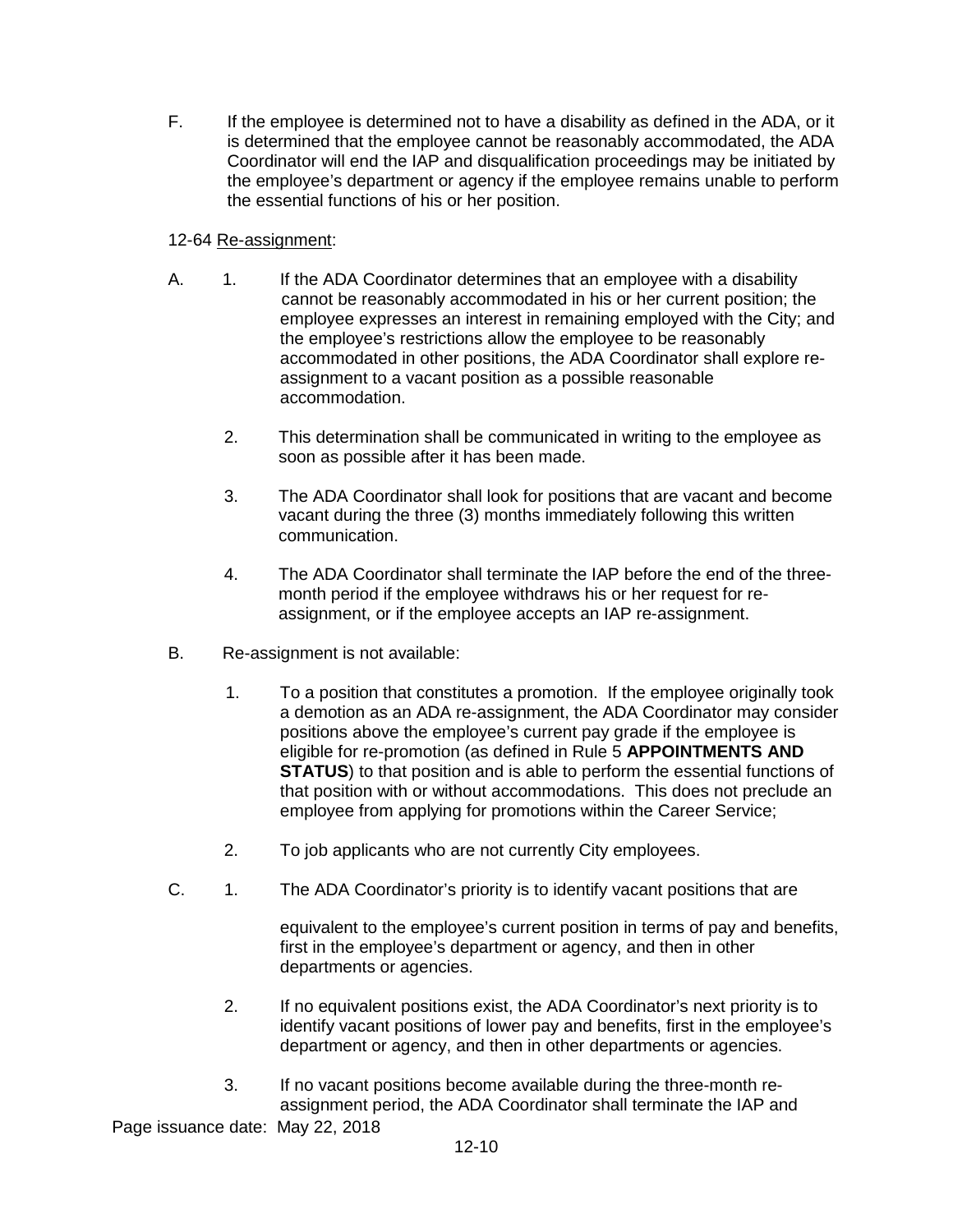disqualification proceedings may be initiated by the employee's department or agency.

- D. 1. The ADA Coordinator shall analyze the employee's specific experience, skills and background, and the specific job duties of the vacant position. The employee does not need to be the best-qualified individual for the position in order to be re-assigned to it.
	- 2. The ADA Coordinator shall provide the employee with information about all vacancies for which the employee:
		- a. Meets the minimum education, experience and licensing or certification requirements; and
		- b. Is able to perform the essential functions with or without accommodations.
	- 3. The employee may express his or her preference regarding the selection of a re-assignment position. However, the ADA Coordinator chooses the re-assignment position to be offered to the employee.
- E. An employee with a disability may decline a re-assignment appointment that is a demotion and request that the ADA Coordinator continue looking for vacant positions within the three-month time period. However, if an employee declines an offer of a transfer to a comparable position in terms of salary and benefits, the ADA Coordinator shall terminate the IAP and disqualification proceedings may be initiated by the employee's department or agency.
- F. A department or agency to which an employee with a disability is being reassigned is required to cooperate with the re-assignment process coordinated by the ADA Coordinator and accept the re-assignment of that employee through the IAP. However, the department or agency may file a request to the OHR Executive Director to review the re-assignment placement within five (5) calendar days of the re-assignment notice if the department or agency reasonably believes that the employee will not be able to perform the essential functions of the position with or without reasonable accommodation.
- G. If an employee is re-assigned to either an equivalent or demotion position, the employee shall continue to receive the pay rate he or she earned in the former position unless this exceeds the range maximum of the pay range of the new classification, in which case the employee shall receive the range maximum of the pay range of the new classification.
- H. 1. The department or agency shall take all necessary steps to train the re-assigned employee in the duties of the position re-assigned, as it would do with any new employee.
	- 2. Re-assigned employees shall be provided any reasonable accommodation necessary for the employees to perform the essential functions of the new position.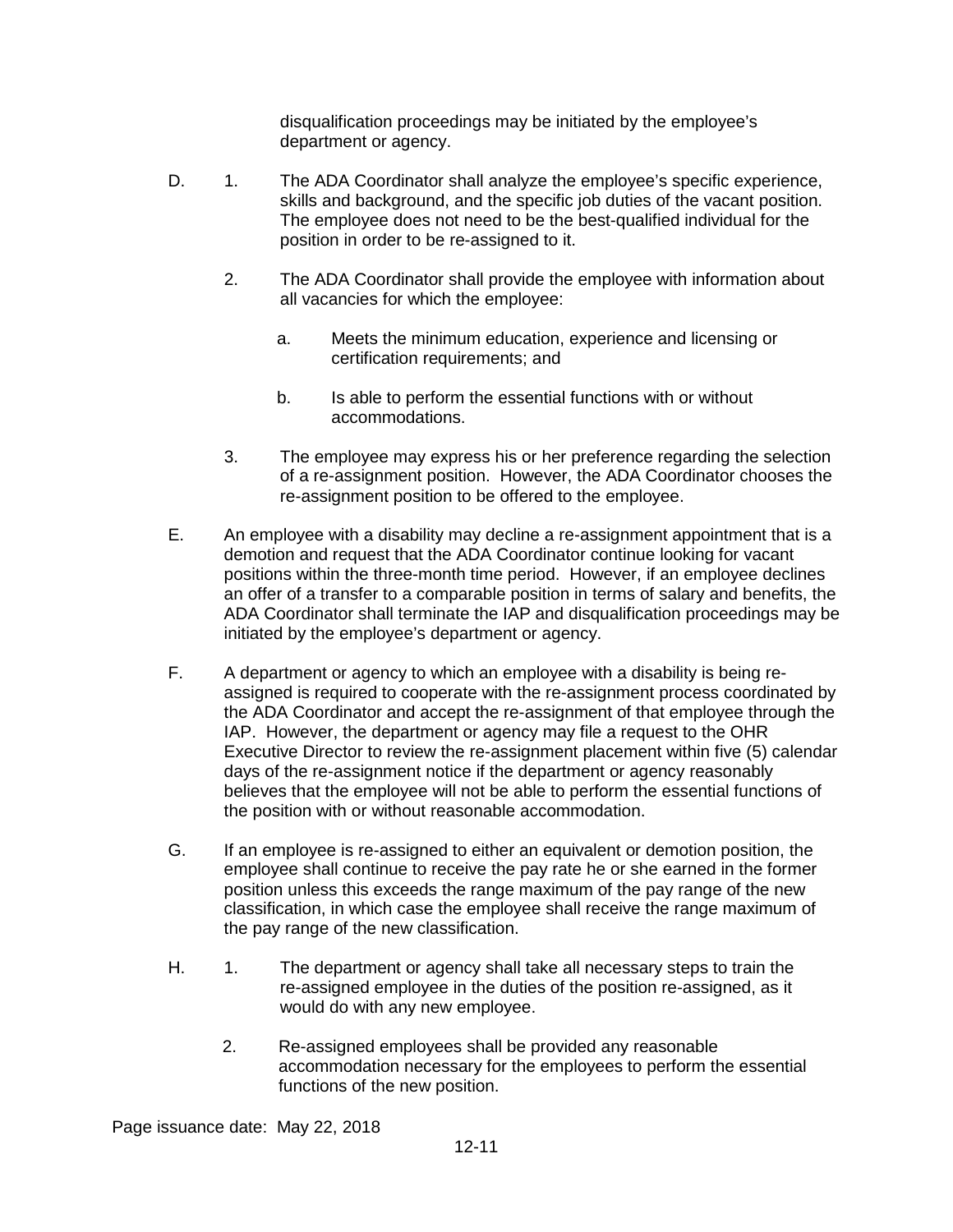- I. 1. If an employee with a disability is re-assigned to a vacant position and the department or agency subsequently determines that the employee with a disability is unable to perform the essential functions of the position, with or without reasonable accommodation, the IAP will be resumed from the beginning.
	- 2. The IAP need not be resumed if the employee has performance problems in the position that are unrelated to his or her disability, or if the employee is dismissed as a corrective measure for misconduct.

## 12-65 Re-assignment of Classified Service Employees

- A. A Classified Service employee (police officer or fire fighter) with a disability is eligible to seek re-assignment to a vacant Career Service position as a form of reasonable accommodation if he or she cannot be reasonably accommodated in his or her Classified Service position. Should a Classified Service employee with a disability be re-assigned to a vacant Career Service position as a form of reasonable accommodation, the employee will no longer be a Classified Service employee, but instead will be a new Career Service employee.
- B. Under this circumstance, the employee will be entitled to the pension given to Career Service employees after the appropriate number of years of service for vesting within the Career Service system. The employee is not entitled to retroactive vesting for this pension for his or her years of service as a Classified Service employee. This rule does not prohibit the employee from purchasing service credits subject to procedures established by the Denver Employees Retirement Plan.
- C. The employee's sick and vacation days that he or she accrued as a Classified Service employee will not be carried over to the new Career Service position; however, the employee will be given monetary payment for such leave upon separating from the Classified Service, in accordance with the Police or Fire Department's rules and regulations and collective bargaining agreement then in effect. The employee shall accrue paid time off as a new Career Service employee.

## 12-66 ADA Leave

- A. ADA leave shall be provided:
	- 1. During the IAP, once the ADA Coordinator has determined that an employee has a disability, as defined in the ADA, which renders the employee unable to perform the essential functions of his or her existing job without reasonable accommodation.
	- 2. During any period of leave that is provided to the employee as a reasonable accommodation as a result of the IAP.
- B. ADA leave is unpaid leave. An employee may elect to use available paid leave, which will run concurrently with unpaid ADA leave, subject to the limitations in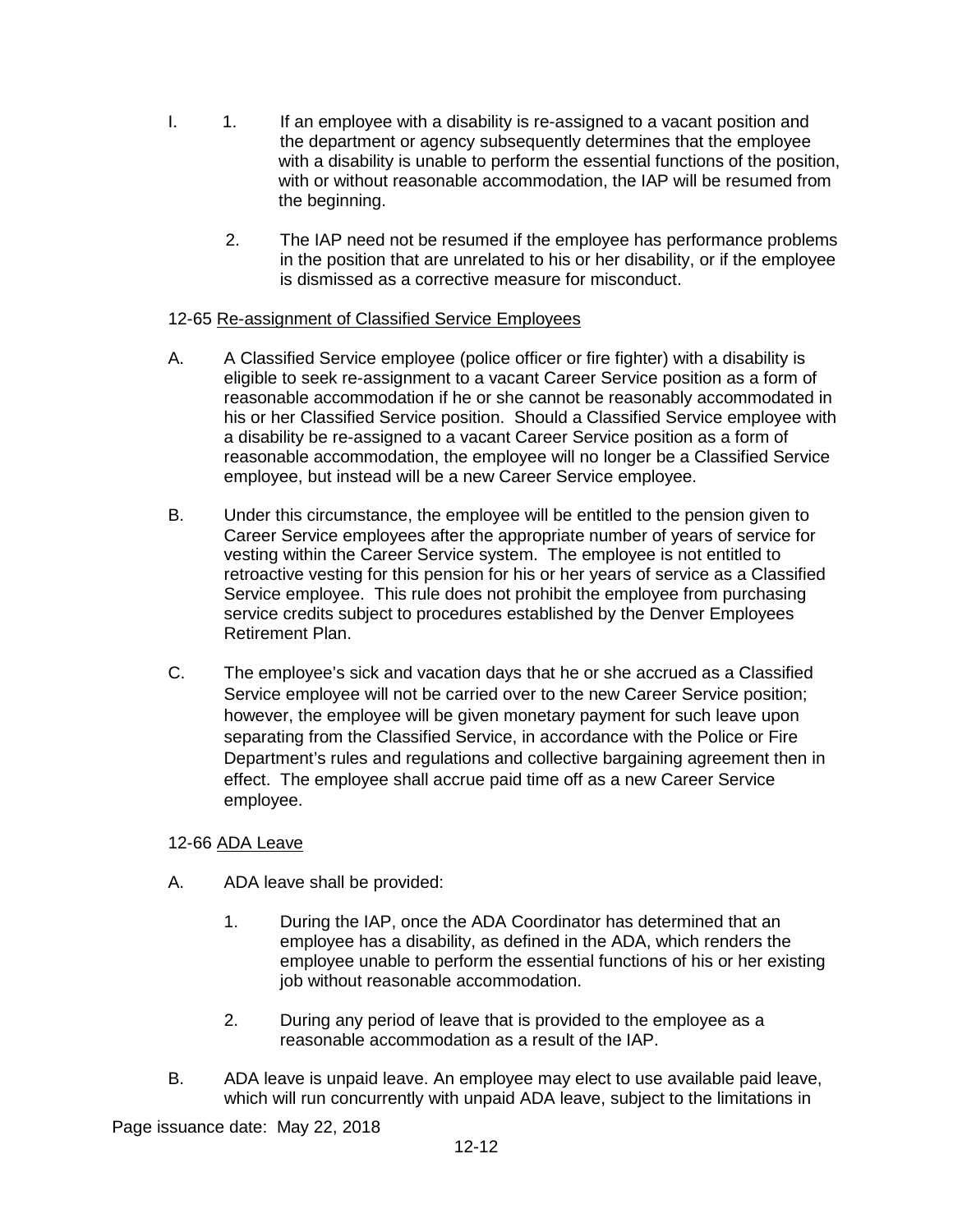this Rule 12 on the use of paid leave while on salary continuation leave or Workers' Compensation leave.

## Section 12-70 Pregnancy and Childbirth Accommodations

## 12-71 Policy

- A. It is the policy of the City to provide equal employment opportunity to employees who are pregnant, have a pregnancy-related health condition, or are physically recovering from childbirth.
- B. No appointing authority, official, supervisor or employee shall discriminate against an applicant or employee who is pregnant or has a pregnancy-related health condition, or an applicant or employee physically recovering from childbirth in regard to job application procedures, the hiring, advancement, or discharge of employees, employee compensation, job training, or any terms, conditions, or privileges of employment.

## 12-72 Interactive Process (IAP) and Accommodations

- A. 1. An employee who is unable to perform the essential functions of the employee's position because of the employee's pregnancy, physical recovery from childbirth, or related condition, may request a reasonable accommodation even if the employee would not be eligible for an accommodation under the ADA, or for modified duty under Workers' Compensation.
	- 2. Such an employee is not required to take leave as a reasonable accommodation if the employer can provide another reasonable accommodation for the employee such as an alteration to the nonessential functions of the employee's job, temporary transfer, or modified duty.
- B. A department or agency shall provide a reasonable accommodation to the known pregnancy, pregnancy-related condition, and physical recovery from childbirth of an otherwise qualified applicant or employee, unless it can be demonstrated the accommodation would impose an undue hardship on the operation of the department or agency. These determinations with regard to employees shall be made through the IAP which is set forth in Rule 12-43. The process for accommodating applicants can be found in Rule 3 RECRUITMENT.
- C. As an accommodation, the appointing authority may temporarily transfer the employee to an available alternative position for which the employee is qualified and for which the modified schedule is less disruptive to the business and/or operational needs of the department or agency than the employee's regular schedule. The alternative position may be a modified or light duty position.
	- 1. Temporary transfer is not available to a position that constitutes a promotion. This does not preclude an employee from applying for promotions within the Career Service.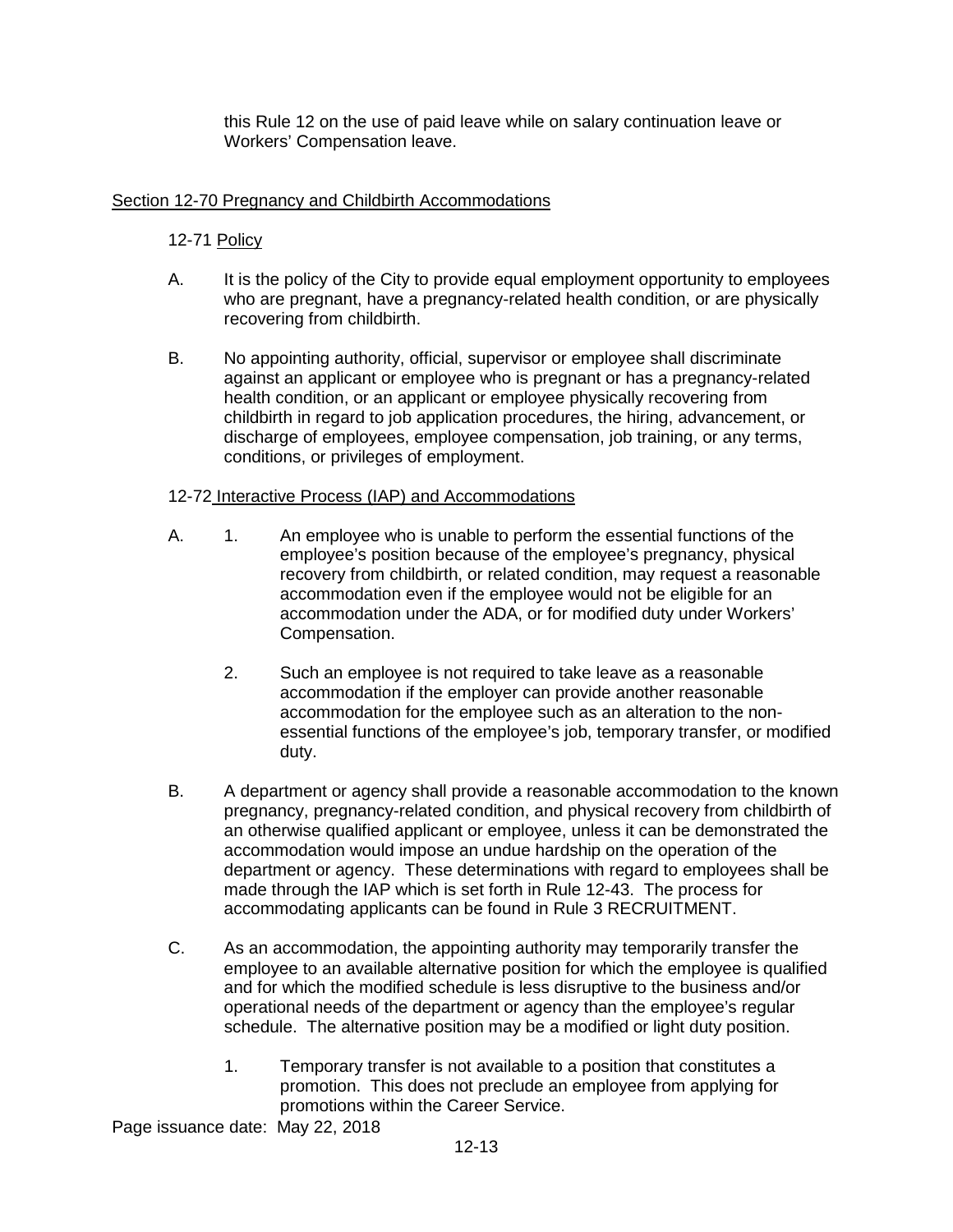- 2. Temporary transfer is not available to job applicants who are not currently City employees.
- D. If an employee cannot be accommodated or reassigned, the employee may be entitled to unpaid leave as an accommodation. The employee may elect to substitute available paid leave for this unpaid leave.
- E. The department or agency shall designate leave granted because of an employee's pregnancy, physical recovery from childbirth, or related condition as FMLA leave if the requirements of the applicable Career Service rules and Federal statutes and regulations are met.

## Section 12-80 Retaliation and Coercion

- A. It is a violation of this rule to discriminate against any individual because that individual has opposed any act or practice prohibited by this rule or because that individual filed a grievance or appeal, testified, assisted, or participated in any manner in an investigation, proceeding, or hearing to enforce any provision contained in this rule.
- B. It is a violation of this rule to coerce, intimidate, threaten, harass or interfere with any individual in the exercise or enjoyment of, or because that individual aided or encouraged any other individual in the exercise of, any right granted or protected by this rule (including, but not limited to, making a request for a reasonable accommodation).

## Section 12-90 Confidentiality and Record Keeping

Any medical information obtained about an employee pursuant to this Rule 12 shall be collected and maintained on separate forms and in separate files and be treated as confidential, except that:

- A. Supervisors, managers, human resources personnel and other City employees involved may obtain access to such information on a need to know basis.
- B. Supervisors, managers, human resources personnel and other appropriate City employees may be informed regarding necessary restrictions on the work or duties of an employee and necessary accommodations.
- C. First-aid and safety personnel may be informed if the disability requires emergency treatment.
- D. Information may be given to the state workers' compensation offices, and state second injury funds, in accordance with the state workers' compensation laws.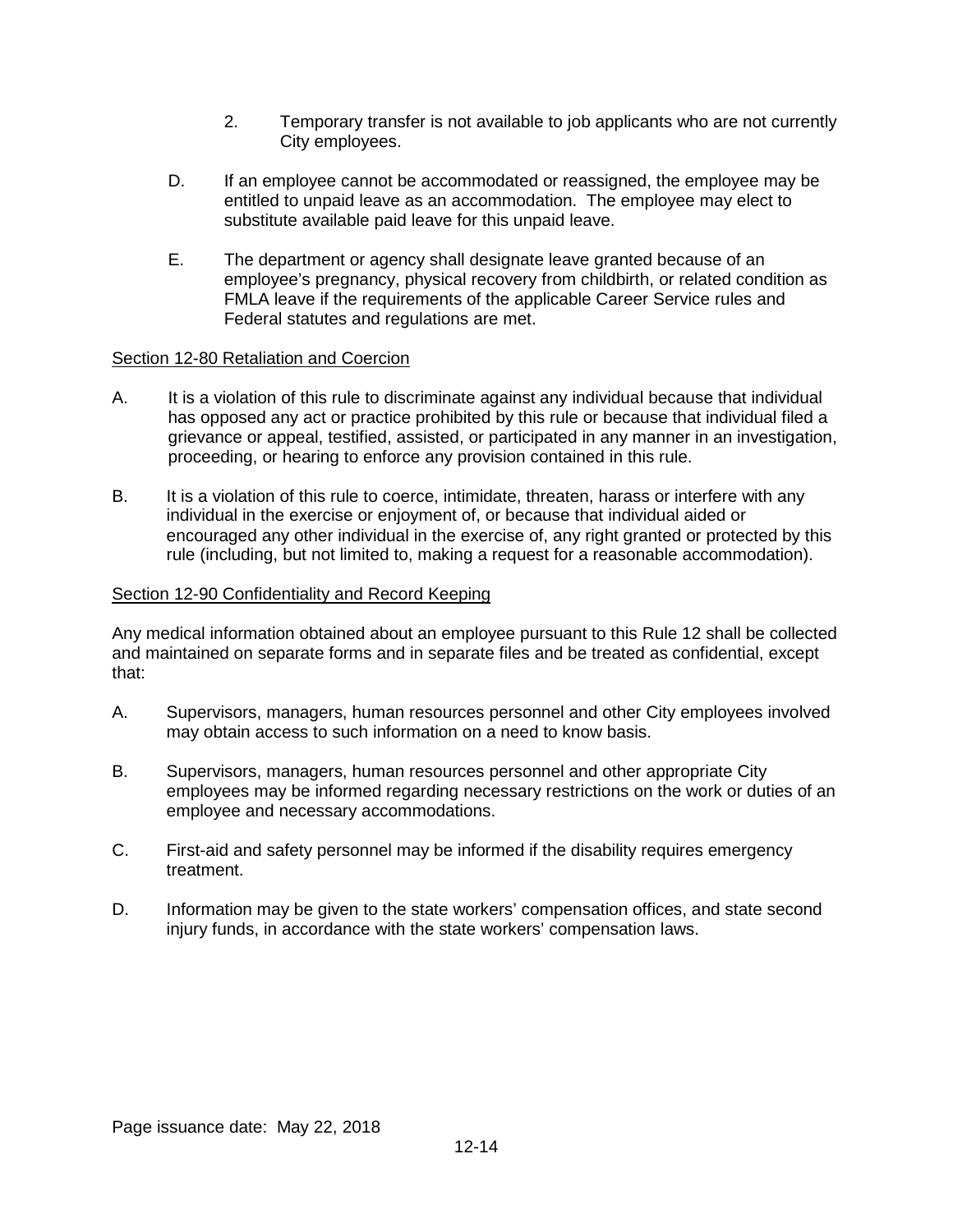C. A deferred assessment or test must be taken within seven (7) days of the approval of the deferment. An applicant that takes and successfully passes a deferred assessment or test after the seven (7) days will be eligible at that point in the recruitment process only if a candidate has not yet been selected.

#### Section 3-50 Candidate Referral List and Interviews

A department or agency may request any number of eligible candidates to be included on the Referred List for a job vacancy. However, at least three (3) eligible candidates will be provided and must be interviewed. If there are less than three (3) eligible candidates on the list, the department or agency must interview all the candidates on the list.

- A. The OHR and Agency Hiring Authority and/or Agency Hiring Manager will jointly determine the best qualified candidate for a job and are not required to provide a specific reason for not selecting any candidate.
- B. 1. To avoid favoritism in hiring, the City's Code of Ethics prohibits an employee from appointing, hiring, or being in a direct line of supervision over a member of his or her immediate family for any type of employment. The Board of Ethics must approve any waivers to this requirement. Refer to the Denver Code of Ethics, as it may be amended from time to time.
	- 2. Immediate family in this context means immediate family as defined in the Denver Code of Ethics (**Source: D.R.M.C. § 2-52**). (Revised May 22, 2018; Rule Revision Memo 41D)

### 3-51 Selecting a Candidate for Hire

- A. An Agency Hiring Authority and/or Agency Hiring Manager may only fill a vacant Career Service job with a candidate whose names appears on the Referred List provided by the OHR as described in this Rule 3, or who falls within one of the following exceptions:
	- 1. Career Service employees who are eligible for re-promotion, transfer, or demotion appointments (including employees who are eligible for an ADA re-assignment under Rule 12 **LEAVE AND ACCOMMODATIONS FOR PREGNANCY AND EXTENDED ILLNESSES AND INJURIES**, or former employees who are eligible for re-employment, as defined in Rule 5 **APPOINTMENTS AND STATUS**. (Revised May 22, 2018; Rule Revision Memo 41D)
	- 2. Paid trainees and paid interns who have successfully completed the training or internship as provided in Rule 5 **APPOINTMENTS AND STATUS** may be promoted into the job that the trainee or intern was being trained to perform.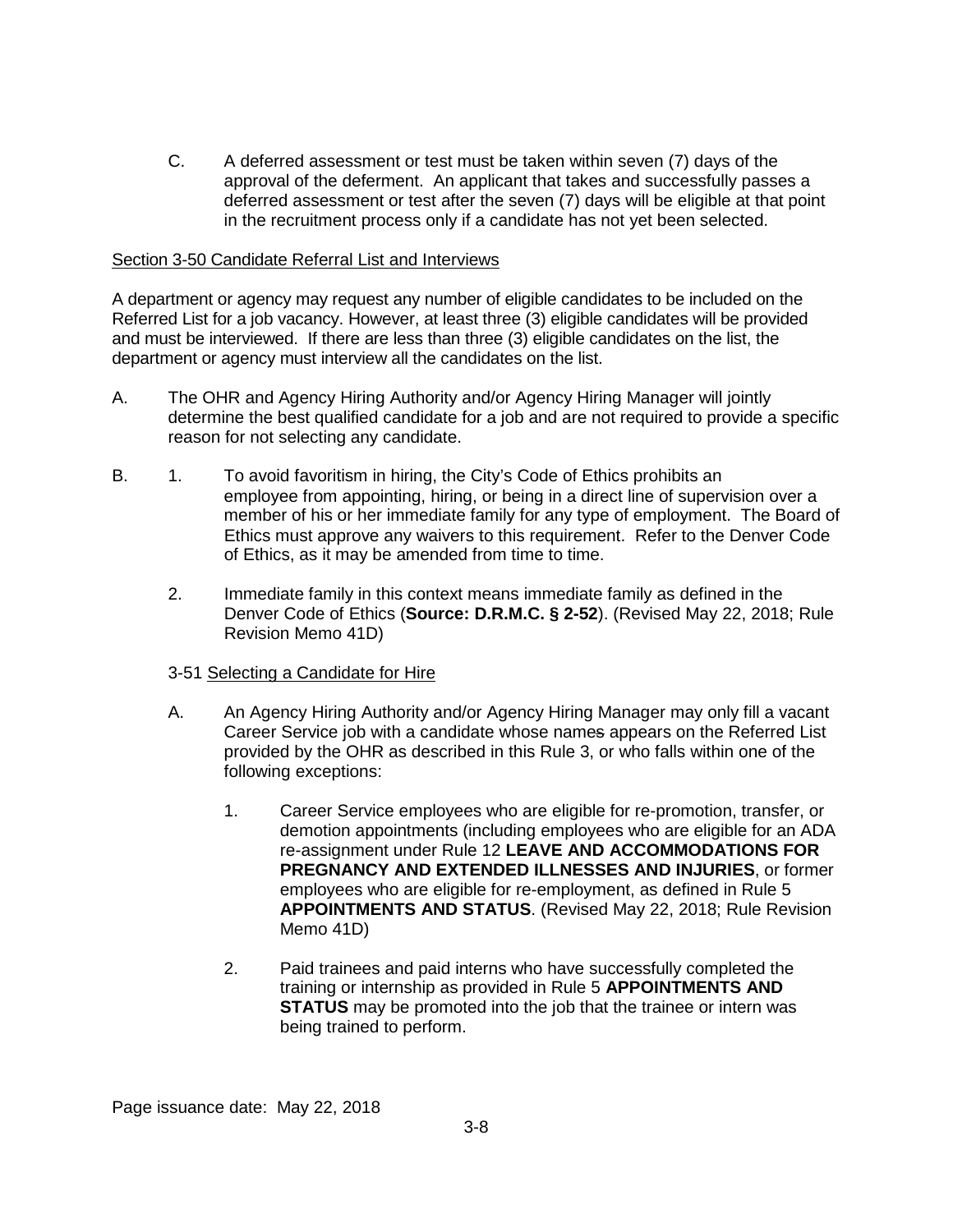# **RULE 10 PAID LEAVE**

(Revised May 9, 2016; Rule Revision Memo 19D)

### Purpose statement:

The purpose of this rule is to provide guidelines and policies for administering the City's paid leave programs. For rules regarding leave for extended illnesses or injuries see Rule 12 **LEAVE AND ACCOMMODATIONS FOR PREGNANCY AND EXTENDED ILLNESSES OR INJURIES**. (Revised May 22, 2018; Rule Revision Memo 41D)

### Section 10-10 General

10-11 Definitions (Revised May 22, 2018; Rule Revision Memo 41D)

- A. Leave: Any absence during regularly scheduled work hours. The following types of paid leave are covered in this rule:
	- 1. Paid time off ("PTO");
	- 2. Sick and vacation;
	- 3. Bereavement
	- 4. Holiday;
	- 5. Compensatory;
	- 6. Administrative;
	- 7. Military;
	- 8. Election;
	- 9. Court;
	- 10. Investigatory;
	- 11. Training;
	- 12. Occasional time off.
- B. Domestic Partner: An unmarried adult, unrelated by blood (closer than would prohibit marriage in Colorado pursuant to the Colorado Revised Statutes); with whom an unmarried employee has an exclusive committed relationship, maintains a mutual residence, and shares basic living expenses, or an individual with whom an employee has registered a domestic partnership with the municipality in which the individual resides or with the state, if applicable.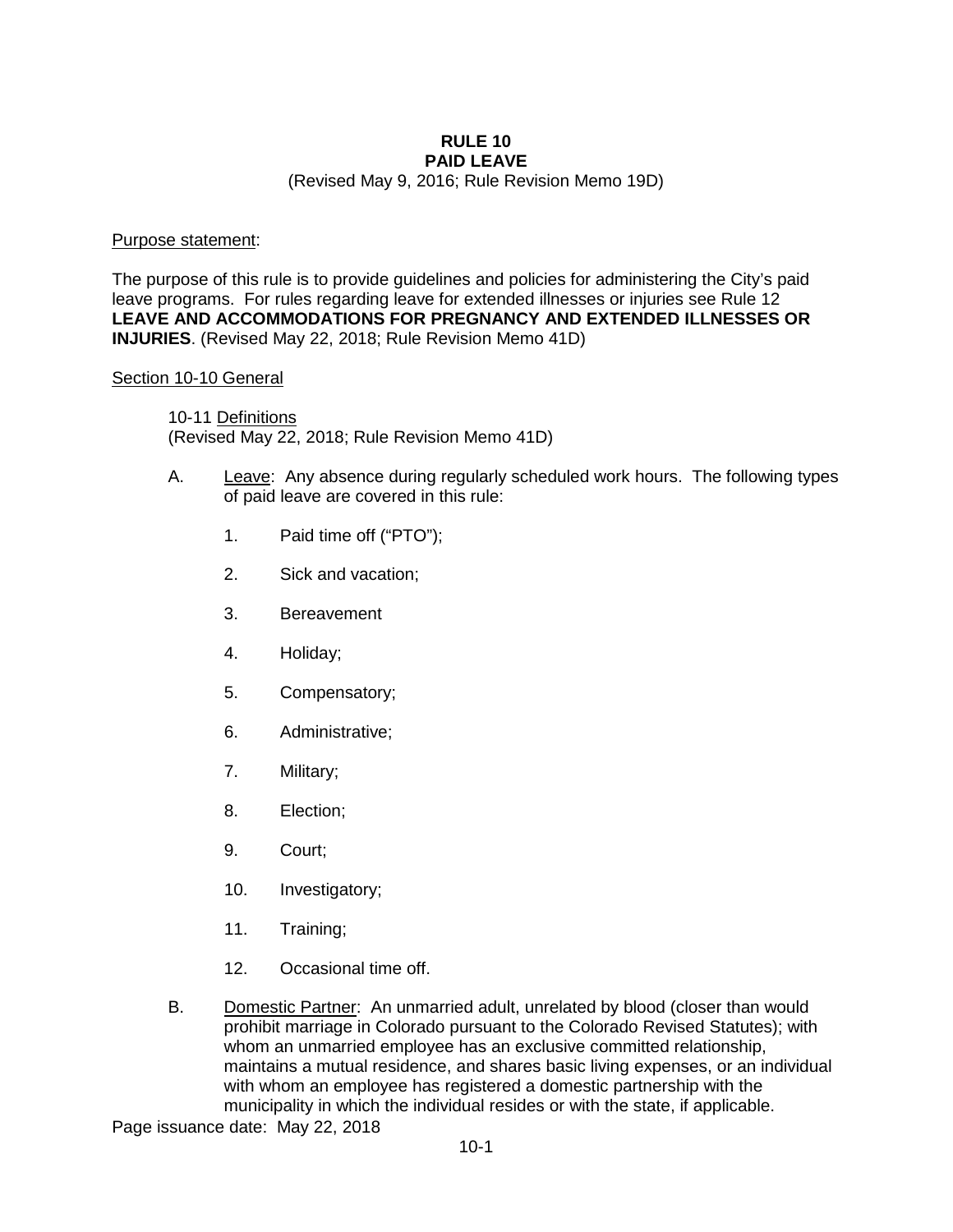- C. Partner in a Civil Union: As defined in section 14-15-103 (5) of the Colorado Revised Statutes.
- D. Immediate family: Spouse, child, parent, grandparent, grandchild, sibling, son-inlaw, daughter-in-law, mother-in-law, father-in-law, brother-in-law, sister-in-law, partner in a civil union, domestic partner, and the parent, child, or sibling of the partner in a civil union or domestic partner, as well as minor children for whom the employee or the employee's partner in a civil union or domestic partner provide day-to-day care and financial support.

### 10-12 Designees

Appointing authorities, including the Office of Human Resources ("OHR") Executive Director, may delegate any authority given to them under this rule to a subordinate employee.

### 10-13 Applicability to Deputy Sheriff Classifications

None of the provisions of this Rule 10 (except election leave, donated leave and investigatory leave) shall apply to Career Service employees who hold positions in classifications in the Sheriff pay schedules (Deputy Sheriff, Deputy Sheriff Sergeant, Deputy Sheriff Captain, Deputy Sheriff Major, and Deputy Sheriff Division Chief).

### 10-14 References to the Denver Revised Municipal Code ("DRMC")

This Rule 10 incorporates parts of the DRMC solely for informational purposes as a convenience to readers of this rule. Excerpts from the DRMC will be clearly identified as such and are not intended to be made a part of this rule. DRMC excerpts include a reference to the applicable section and are labeled "**Source: DRMC § \_\_\_**." Should the applicable provisions of the DRMC change, the reference to the that provision in this Rule 10 may be changed without going through the rule change process described in Rule 2 **OFFICE OF HUMAN RESOURCES**. In case of a conflict between the DRMC and the provisions of this rule, the DRMC will prevail.

## Section 10-20 Paid Time Off ("PTO")

### 10-21 Eligibility

All eligible Career Service employees hired or re-employed by the City after December 31, 2009 shall receive PTO with the exception of:

- A. Part-time employees who are regularly scheduled to work less than twenty (20) hours per week; and
- B. Employees occupying on-call positions.

## **Source: D.R.M.C. §18-123**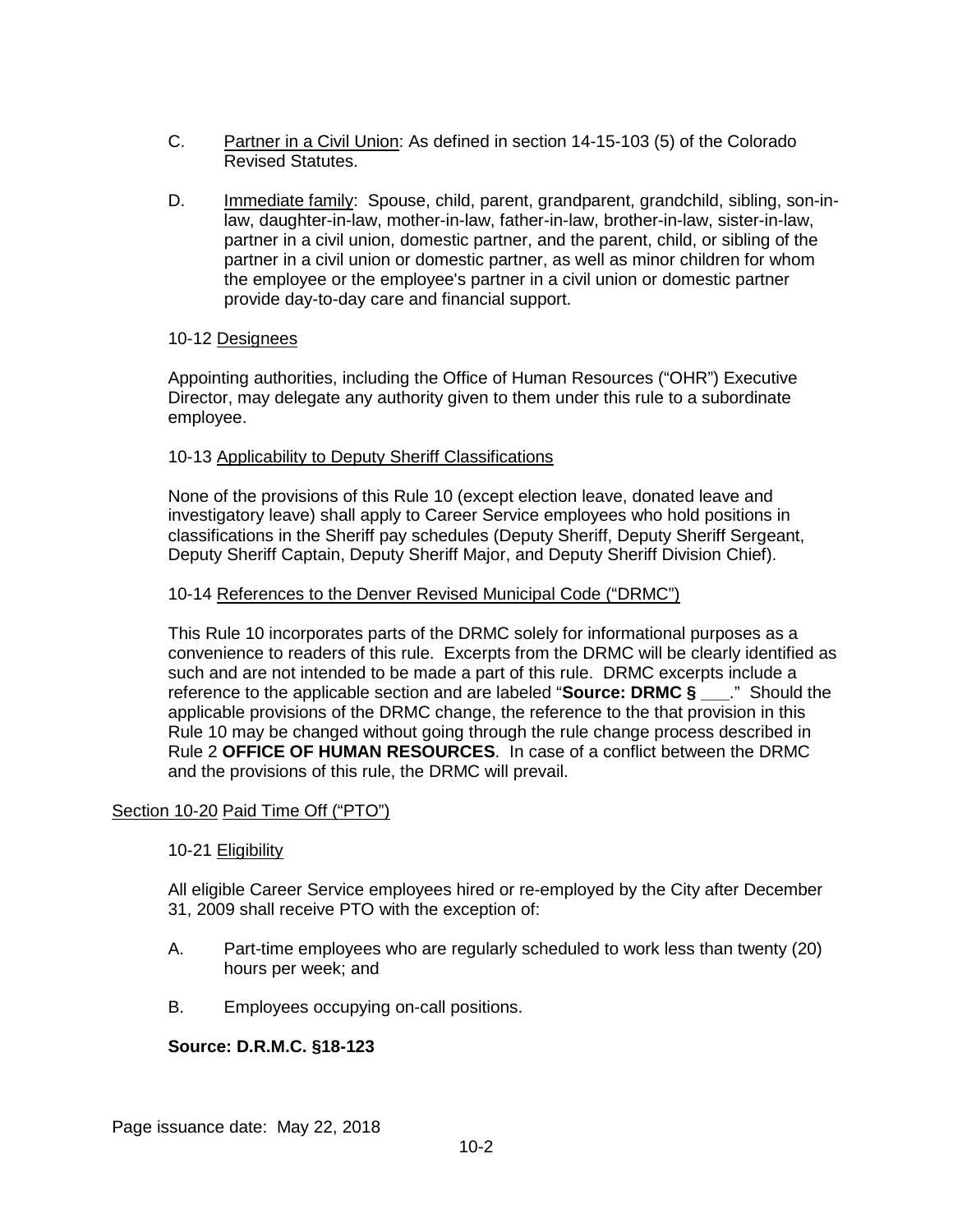## E. Recipient requirements:

- 1. Before an employee can receive donated leave, the employee (or the employee's representative) must provide notice to the Department of Finance that the employee anticipates a need for donated leave. Such notice shall estimate how much donated leave the employee expects to use in the current calendar year. Should the employee need more donated leave beyond the original estimate, the employee shall provide notice of this to the Department of Finance before the employee can receive additional donations.
- 2. In order to use donated leave, an employee must:
	- a. Have exhausted his or her accumulated compensatory time, sick leave and vacation leave or PTO or personal holiday, be absent from work and;
		- i. Be receiving salary continuation leave, or temporary disability benefits under the provisions of the Workers' Compensation Act. In either of these situations, the employee may only use donated leave to make up the difference between the employee's base salary, and the total of other paid leave received and the temporary disability benefits the employee is receiving;
		- ii. Be receiving leave as an accommodation because of the employee's pregnancy, physical recovery from childbirth, or related condition;
		- iii. Be receiving approved FMLA leave;
		- iv. Be receiving approved FCA leave;
		- v. Be receiving approved ADA leave; or
	- vi. Have received written notice of a contemplation of medical disqualification meeting. The employee may use donated leave until medical disqualification occurs or until the end of the period in which a decision on medical disqualification must be issued, whichever occurs first. (Revised May 22, 2018; Rule Revision Memo 41D)
- 3. Donated leave can be used to cover absences that occur up to fifteen (15) calendar days before the leave was posted to a recipient's account so long as the other conditions of this section have been met.
- 4. A Career Service employee may receive donated leave from a non-Career Service City employee provided that the donor employee's department or agency allows employees to donate leave to Career Service employees and that the recipient requirements listed above have been met.